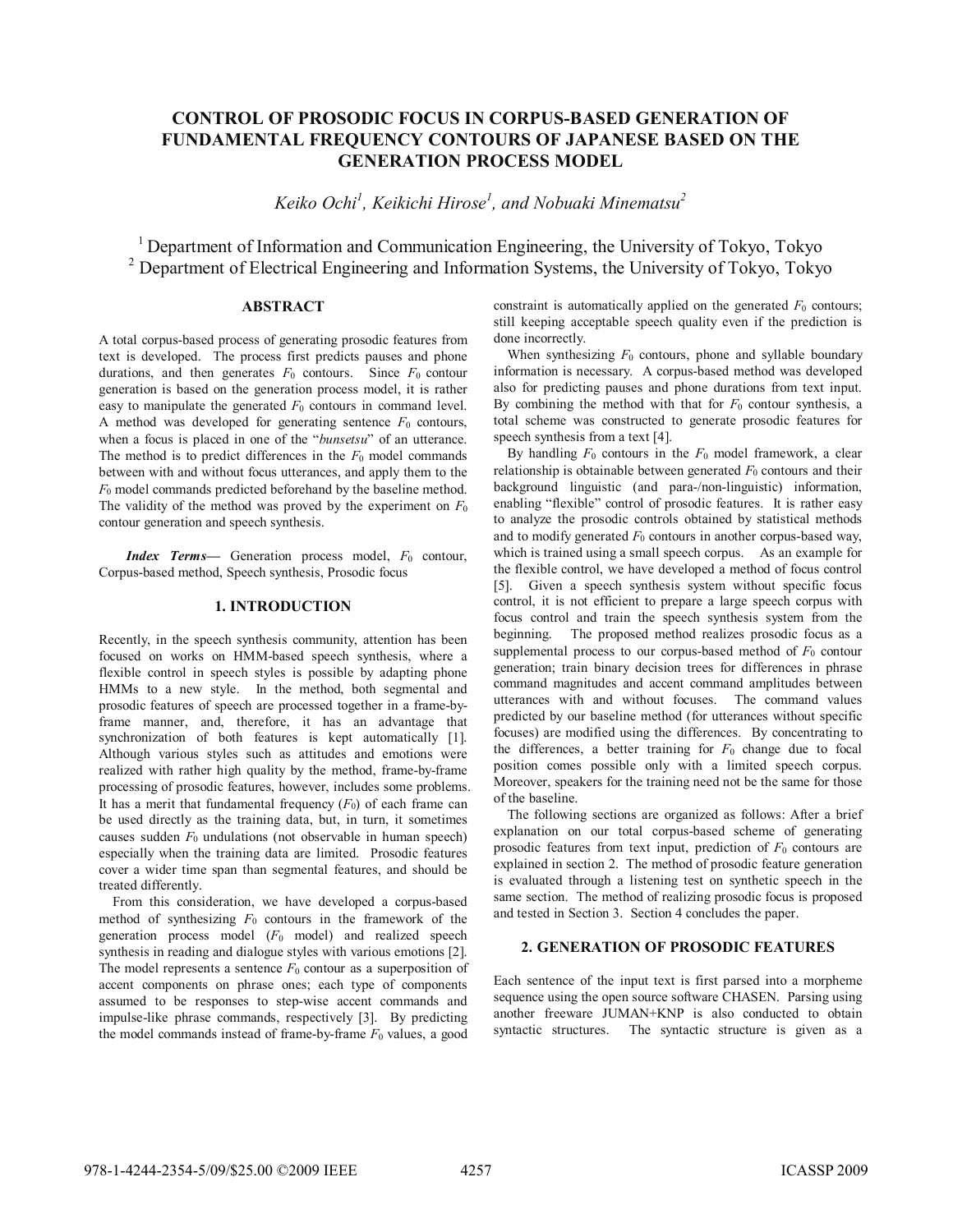boundary depth code (BDC) of each *bunsetsu* boundaries, which indicates the distance from the *bunsetsu* immediately before the boundary to the *bunsetsu* directly modified. Here, *bunsetsu* is defined as a basic unit of Japanese syntax and pronunciation consisting of content word(s) followed or not followed by particles. Then the linguistic information thus obtained is used to predict position of pauses and their lengths. Similar processes of predicting phone durations and *F*<sup>0</sup> model parameters follow. Since all the timing structures need to be decided before the *F*<sup>0</sup> contour generation, the prediction of  $F_0$  model parameters is conducted as the last process of prosodic feature generation. Binary decision trees (BDT's) are adopted for the prediction. The CART (Classification And Regression Tree) included in the Edinburgh Speech Tools Library [6] was utilized to construct BDT's. Training corpus (with necessary annotations) is prepared automatically using the above parsers, an HMM-based segmentation scheme, and an  $F_0$  model command extractor [7]. Due to the page limitation, prediction process is shown only for  $F_0$ model parameters in this paragraph.

It is known that the information of preceding units has a larger influence on the prosodic features of the current unit than that of following units[2]. Taking these into consideration, information of the directly preceding *bunsetsu* is included in the input parameters for the phrase command predictor as well as that for the current *bunsetsu* in question (Table 1). The category numbers in the parentheses for the preceding *bunsetsu* are larger than those of the corresponding parameters of the current *bunsetsu* by one to represent "no preceding *bunsetsu*." Since pauses have a tight relation with phrase commands, information of predicted pauses was included also, while it was not used for the prediction of accent command parameters.

|  |  |  | Table 1. Input parameters for the phrase command prediction. |  |
|--|--|--|--------------------------------------------------------------|--|
|--|--|--|--------------------------------------------------------------|--|

| Input parameter                                                                                | Category       |
|------------------------------------------------------------------------------------------------|----------------|
| Position in sentence of current <i>bunsetsu</i>                                                | 13             |
| Number of <i>morae</i>                                                                         | 18 (19)        |
| Accent type (location of accent nucleus)                                                       | 14(15)         |
| Number of words                                                                                | 8(9)           |
| Part-of-speech of the first word                                                               | 12(13)         |
| Conjugation form of the first word                                                             | 14(15)         |
| Part-of-speech of the last word                                                                | 12(13)         |
| Conjugation form of the last word                                                              | 9(10)          |
| BDC at the boundary immediately before<br>current <i>bunsetsu</i>                              | 10             |
| Pause immediately before current <i>bunsetsu</i>                                               | 2              |
| Length of pause immediately before current<br>bunsetsu                                         | Continuous     |
| Phrase command for the preceding bunsetsu                                                      | $\mathfrak{D}$ |
| Number of <i>morae</i> between preceding phrase<br>command and head of current <i>bunsetsu</i> | 26             |
| Magnitude of preceding phrase command                                                          | Continuous     |

Similar to the case of phrase commands, the parameters on accent commands (position and amplitude) are tightly related to the information of the current and preceding units (prosodic words), such as position in sentence, length, grammatical information of the first and last words of the units, and syntactic boundary between the units. They also change according to the

accent types of the units. Taking these into consideration, the input parameters for accent command predictor were selected (not shown here, due to space limitation). All the trainings were conducted using 453 utterances out of 503 utterances of ATR continuous speech corpus by a female narrator.

A preliminary listening test was conducted for the speech synthesized using the generated prosodic features. Although the synthetic speech sounded natural for many cases, accent types were occasionally perceived incorrectly. They are caused mostly by the inaccurate prediction of accent command location. This inaccurate prediction may be due to inaccurate  $F_0$  model command extraction for the training corpus. By applying a certain constraint on the accent command timing, this type of errors can be corrected.

To investigate the validity of the proposed method of  $F_0$ contour generation when applied in a TTS system, a full speech synthesis system was constructed using the HMM-based speech synthesis as shown in Figure 1. Tri-phone models were trained using the 453 sentence utterances used for the training of the prosodic feature predictors. The segmental features were  $75<sup>th</sup>$ order vectors consisting of  $0<sup>th</sup>$  to  $24<sup>th</sup>$  Mel-cepstrum coefficients and their  $\Delta$  and  $\Delta^2$  values.



Figure 1. Total configuration of developed speech synthesizer.

A listening experiment was conducted for speech synthesized using prosodic features generated from predicted parameters. Ten sentences not included in the training corpus were selected from the 503 sentences and were synthesized with prosodic features with five variations shown in Table 2. They are randomly presented to 12 native speakers of Japanese, who were asked to conduct ten-point scoring from the viewpoint of the naturalness of synthetic speech (10: Sounds like natural speech, 1: Sounds quite poor.).

Table 2. Combinations of prosodic features for speech synthesis. Methods "d" and "e" denote accent command timing prediction without constraints and with constraints, respectively.

| Method | Pause     | <b>Phone Duration</b> | $F_0$ Contour |
|--------|-----------|-----------------------|---------------|
|        | Target    | Target                | Target        |
|        | Target    | Target                | Generated     |
| с      | Target    | Generated             | Generated     |
| e.     | Generated | Generated             | Generated     |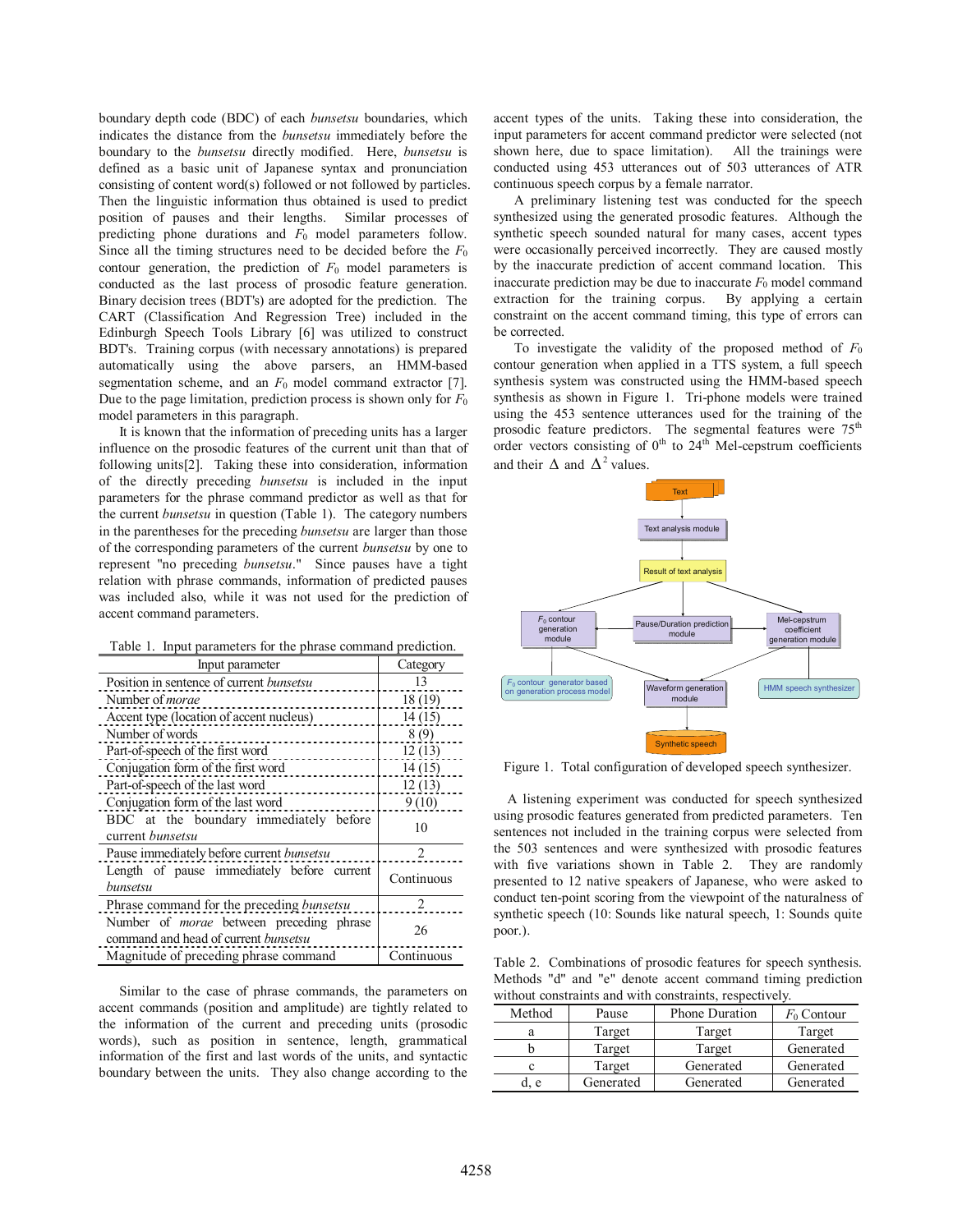The average score is 6.8, when original prosodic features are used (method "a"). It reduces to 5.7 when all the prosodic features are predicted (method "d"). It increases to 6.1 when a constraint is applied on the accent command timing (method "e"). Better score for method "e" as compared to method "d" indicates that the constriction on accent command timing works as expected. This kind of "empirical" correction becomes possible only when the method is based on a quantitative modeling with clear relations with linguistic information.

#### **3. FOCUS CONTROL**

Although emphasis of word(s) is not handled explicitly in most of current speech synthesis systems, its control comes important in many situations, such as when the systems are used for generating reply speech in spoken dialogue systems: words conveying key information to the user's question need to be emphasized. Emphasis associated with narrow focus in speech can be achieved by contrasting the  $F_0$ 's of the word(s) to be focused from those of neighboring words.

This contrast can be achieved by placing a phrase command (or increasing phrase command magnitude, when a command already exists) at the beginning of the word $(s)$ , by increasing the accent command amplitudes of the word(s), and by decreasing the accent command amplitudes of the neighboring words. The way of using these three controls maybe different from language to language. In order to investigate the situation for Japanese, we selected 50 sentences from the 503 sentences of the ATR continuous speech corpus, and asked a female speaker to utter each sentence without (specific) focus and with focus in one of assigned words (*bunsetsu*s). For each sentence, 2 to 4 *bunsetsu*s were assigned depending on the sentence length. Figure 2 shows *F*<sup>0</sup> contours together with results of *F*<sup>0</sup> model approximations for utterances of the same sentence in different focal conditions. From the figure it is clear that the above three controls occur in the case of Japanese. It is also clear that there are one-to-one correspondences in phrase and accent commands for different focal conditions. (Although "jibuNnohooe" has one accent command when focus is placed on "subete," it can be processed to have two commands with the same amplitude.) This one-to-one correspondence inspires us to realize focuses by controlling command magnitudes/amplitudes.

The proposed method for focus control is to modify command magnitudes/amplitudes predicted by the BDT's trained for utterances without specific focuses (baseline method) depending on the differences in command magnitudes/amplitudes between without and with focus utterances. The differences are trained also using BDT's. The modification is first applied to the phrase command magnitudes and then to the accent command amplitudes taking the (modified) phrase command information into account. Tables 3 and 4 show input parameters for the binary decision trees for predicting command magnitude/amplitude differences. Category numbers are reduced from the case of training command magnitudes/amplitudes (of the baseline method), so that training can be done only with a limited speech corpus. The above utterances for investigation on focus control are used to train the trees for the current experiment. They include 50 utterances without focus and 172 utterances with focus on one of noun phrases (*bunsetsu* including a noun).



Figure 2.  $F_0$  contours and  $F_0$  model parameters of Japanese sentence "arayuru geNjitsuo subete jibuNnohooe nejimagetanoda ((He) twisted all the reality to his side.)" uttered by a female speaker. From the top to the bottom panels: without specific focus, focus on "subete," and focus on "jibuNnohooe," respectively.

Figure 3 shows examples of generated  $F_0$  contours when the predicted changes are applied to  $F_0$  model parameters predicted by the baseline method. The baseline method includes prediction of pauses and phone durations, and no modification is applied to those values. The three controls listed above for focus control can be seen in the figure. Here we should note that the speaker to train the command differences is different from one (the narrator) for training baseline method.

In order to check the effect of the focus control for realizing emphasis, a perceptual experiment was conducted for the synthetic speech. Speech synthesis was conducted using the system shown in Figure 1. Twenty six sentences not included in the 50 sentences for training command magnitude/amplitude differences are selected from the 503 sentences of the ATR continuous speech corpus, and one synthetic utterance is selected for each sentence; 19 utterances with focus and 7 utterances without focus. Eleven native speakers of Japanese were asked to listen to these utterances and check *bunsetsu* where they perceived an emphasis. "No emphasis" answer was allowed. On average, in 76.1 % cases, the *bunsetsu*s focused by the proposed method were perceived as "with emphasis." If "no emphasis" answers are excluded from the statistics, the rate increases to 83.7 %.

Modification of *F*<sup>0</sup> contours may cause degradation in synthetic speech quality. In order to check this point, the same 11 speakers were also asked to evaluate the synthetic speech from naturalness in prosody in 5-point scoring (5: very natural, 1: very unnatural). No apparent degradation is observed from the result; 3.03 (standard deviation 1.00) for utterances with focus and 3.12 (standard deviation 0.93) for those without.